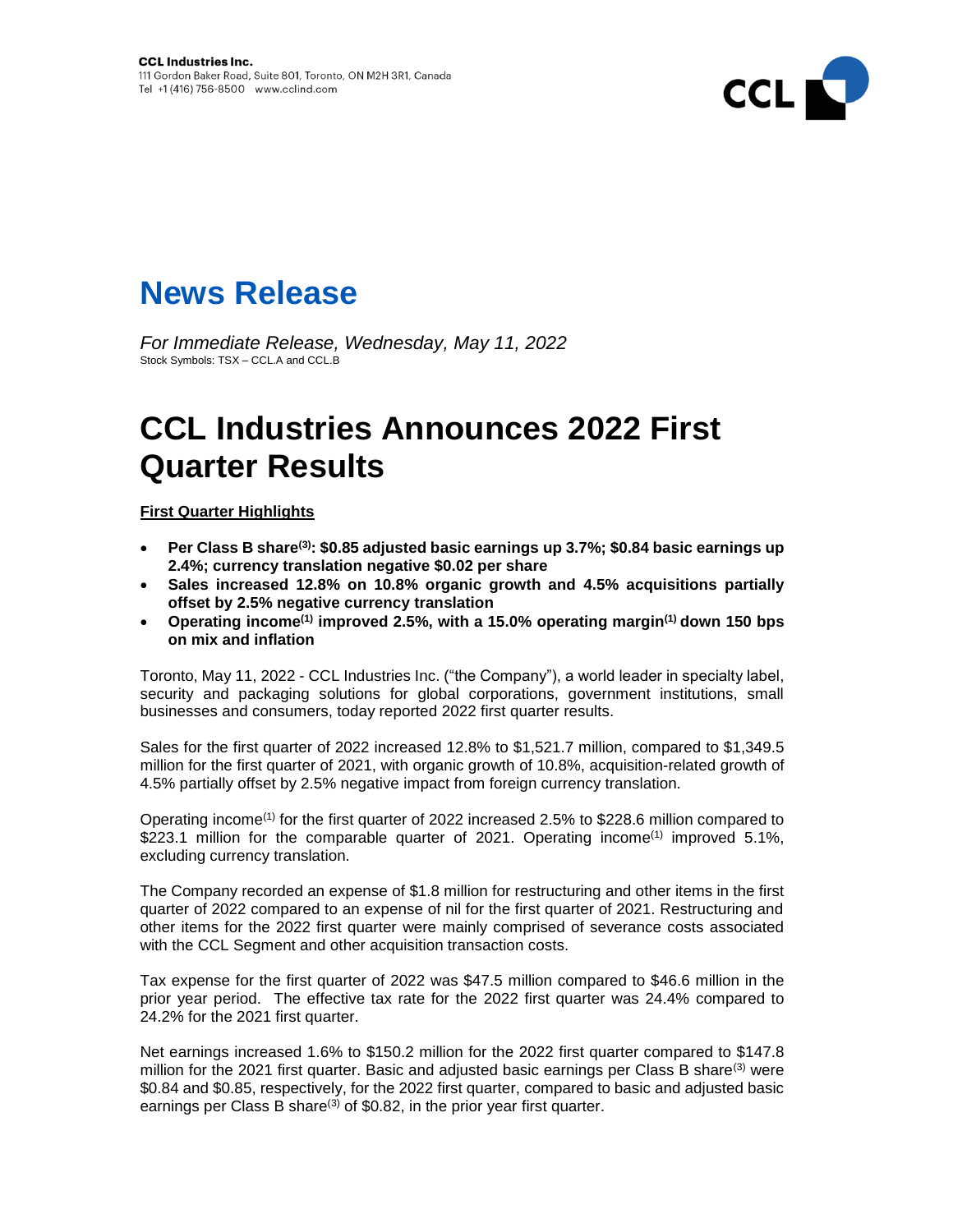Geoffrey T. Martin, President and Chief Executive Officer, commented, "I am pleased to report solid first quarter results despite rising inflationary cost pressures and many supply chain challenges. All segments posted strong organic sales growth, albeit heavily price driven to offset cost pressures, resulting in 10.8% consolidated organic growth and a 6.3% improvement in adjusted basic earnings to \$0.85 per Class B share<sup>(3)</sup>, excluding the impact of foreign currency translation."

Mr. Martin continued, "CCL Segment performance was solid for the first quarter with a 7.3% organic growth rate. Home & Personal Care results benefitted from robust demand in the Americas across label, aerosol and tube categories more than offsetting slower results in Europe and Asia with consumer markets impacted by geopolitical and pandemic-related issues. Healthcare & Specialty sales increased but profitability declined, with good demand across pharmaceutical markets outweighed by slower AgChem conditions as prior year pandemic tailwinds waned. Food & Beverage recorded good organic sales growth but profitability declined with inflation not yet fully passed along to customers. CCL Design grew organically on new business wins in electronics markets, partly offset by reduced results in automotive markets, with global supply shortages curtailing OEM production by more than expected. CCL Secure faced particularly difficult comparatives to a very strong prior year period while our label joint ventures delivered strong earnings growth. Checkpoint delivered exceptional organic growth in ALS, driven by RFID and augmented by recent acquisitions, more than offsetting reduced MAS profitability where selling price increases lagged inflationary cost stresses. Direct-to-Consumer results at Avery were strong with badges posting a rebound quarter with significant profitability gains, alongside solid improvements in other categories and strong performance from the most recent acquisitions. Substantial sales growth at Innovia entirely derived from inflation pass-through although profitability still declined on rapidly rising energy and freight cost, most pronounced in Europe. Offsetting measures implemented late in the quarter are expected to recover non-resin inflation for the balance of the year."

Mr. Martin noted, "Foreign currency translation had a negative \$0.02 impact on earnings per Class B share for the first quarter of 2022. At today's Canadian dollar exchange rates, currency translation would be a modest headwind, if sustained, for the second quarter of 2022."

Mr. Martin concluded, "The Company finished the quarter with a strong balance sheet and robust liquidity. We returned \$142.9 million to shareholders in share repurchases and dividends while maintaining a conservative consolidated leverage ratio<sup>(5)</sup> of 1.24 times Adjusted EBITDA.<sup>(2)</sup> With \$616.9 million cash-on-hand and US\$1.0 billion undrawn capacity on its syndicated revolving credit facility, the Company remains well placed to fund both global expansion initiatives and continuing share repurchases under our normal course issuer bid. The Board of Directors approved a dividend of \$0.24 per Class B non-voting share and \$0.2375 per Class A voting share to shareholders of record as of June 16, 2022, and payable June 30, 2022."

### **2022 First Quarter Highlights**

### **CCL**

- Sales increased 7.4% to \$942.0 million, on 7.3% organic growth, 2.5% acquisition contribution partially offset by 2.4% negative impact from currency translation
- Regional organic sales growth: high-single digit in North America, mid-single digit in Europe, low single digit in Asia Pacific and strong double digit in Latin America
- Operating income(1) \$152.8 million, down 2.8%, 16.2% operating margin(1) down 170 bps
- Label joint ventures added \$0.02 earnings per Class B share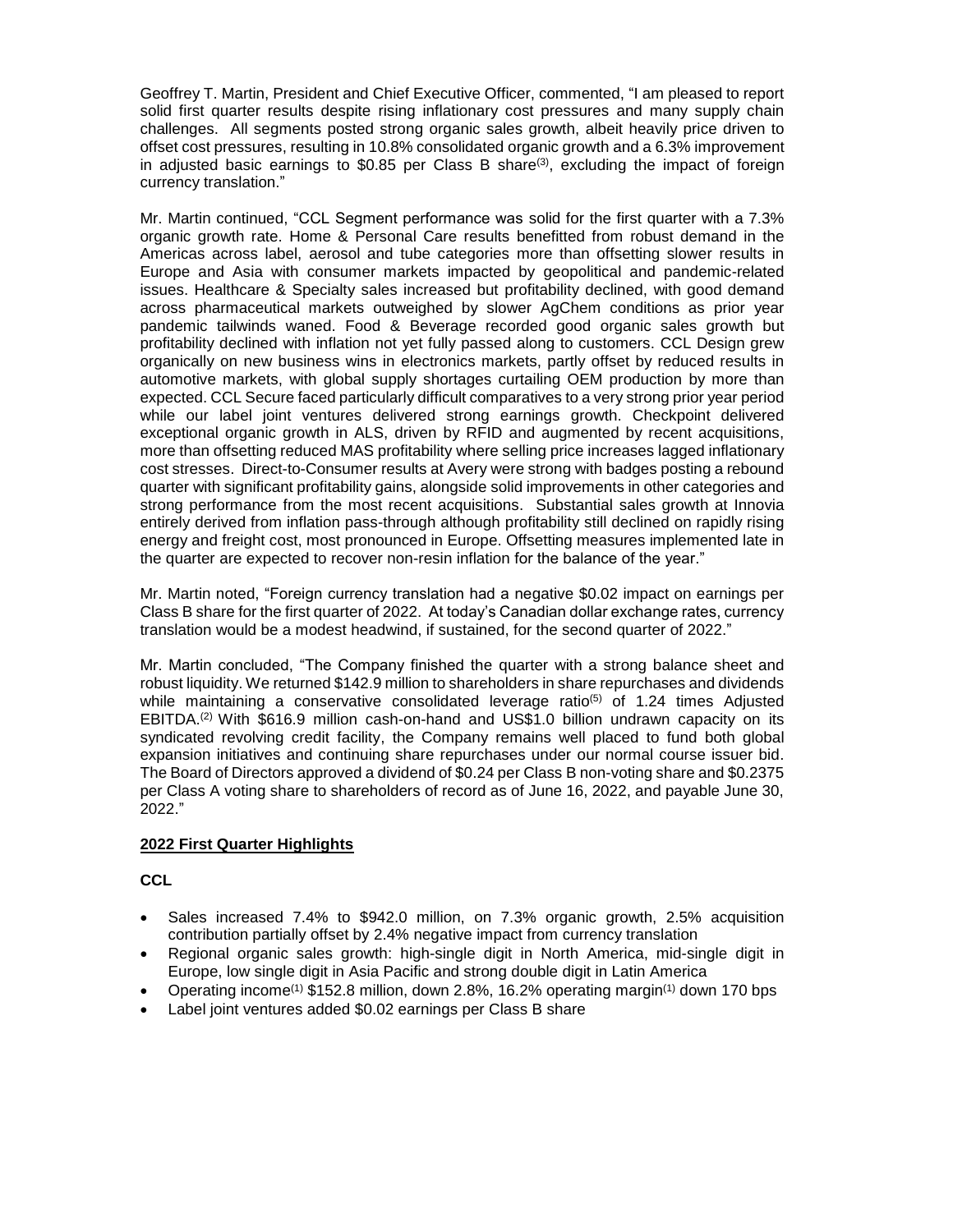### **Avery**

- Sales increased 28.4% to \$180.3 million, with 13.7% organic growth and 16.8% acquisition contribution partially offset by 2.1% negative impact from foreign currency translation
- Operating income<sup>(1)</sup> \$33.9 million, up 61.4%, 18.8% operating margin<sup>(1)</sup>, up 380 bps

### **Checkpoint**

- Sales increased 20.3% to \$203.0 million, on organic growth of 15.5% and acquisition contribution of 9.0%, partially offset by 4.2% negative impact from foreign currency translation
- Operating income<sup>(1)</sup> \$26.6 million, up 4.7%, 13.1% operating margin<sup>(1)</sup>, down 200 bps

#### **Innovia**

- Sales increased 20.0% to \$196.4 million with 22.3% organic growth, partially offset by 2.3% negative impact from foreign currency translation
- Operating income(1) \$15.3 million, down 21.5%, 7.8% operating margin, down 410 bps

The Company will hold a conference call at 7:30 a.m. ET on May 12, 2022, to discuss these results.

The quarterly results review presentation, including outlook commentary, is posted on the Company's website at [https://www.cclind.com/investors/investor-presentations/.](https://www.cclind.com/investors/investor-presentations/)

To access the webcast or webcast replay, please use the following webcast link: <https://www.webcaster4.com/Webcast/Page/2807/45423>

Replay for the webcast will be available Thursday, May 12, 2022, at 11:30 a.m. ET until Sunday, June 12, 2022.

For more information on CCL, visit our website - [www.cclind.com](http://www.cclind.com/) or contact:

| Sean Washchuk | Senior Vice President       | 416-756-8526 |
|---------------|-----------------------------|--------------|
|               | and Chief Financial Officer |              |

#### *Forward-looking Statements*

This press release contains forward-looking information and forward-looking statements (hereinafter collectively referred to as "forward-looking statements"), as defined under applicable securities laws, that involve a number of risks and uncertainties. Forward-looking statements include all statements that are predictive in nature or depend on future events or conditions. Forward-looking statements are typically identified by the words "believes," "expects," "anticipates," "estimates," "intends," "plans" or similar expressions. Statements regarding the operations, business, financial condition, priorities, ongoing objectives, strategies and outlook of the Company, other than statements of historical fact, are forwardlooking statements. Specifically, this press release contains forward-looking statements regarding the anticipated growth in sales, the expectation that further price increases at the Innovia Segment will recover non-resin inflationary costs, the expectation that the depicted strength of the Company's balance sheet will be able to fund its global expansion initiatives and continuance of share repurchases within its normal course issuer bid, the impact of foreign currency exchange rates on the 2022 second quarter; income and profitability of the Company's segments; and the Company's expectations regarding general business and economic conditions.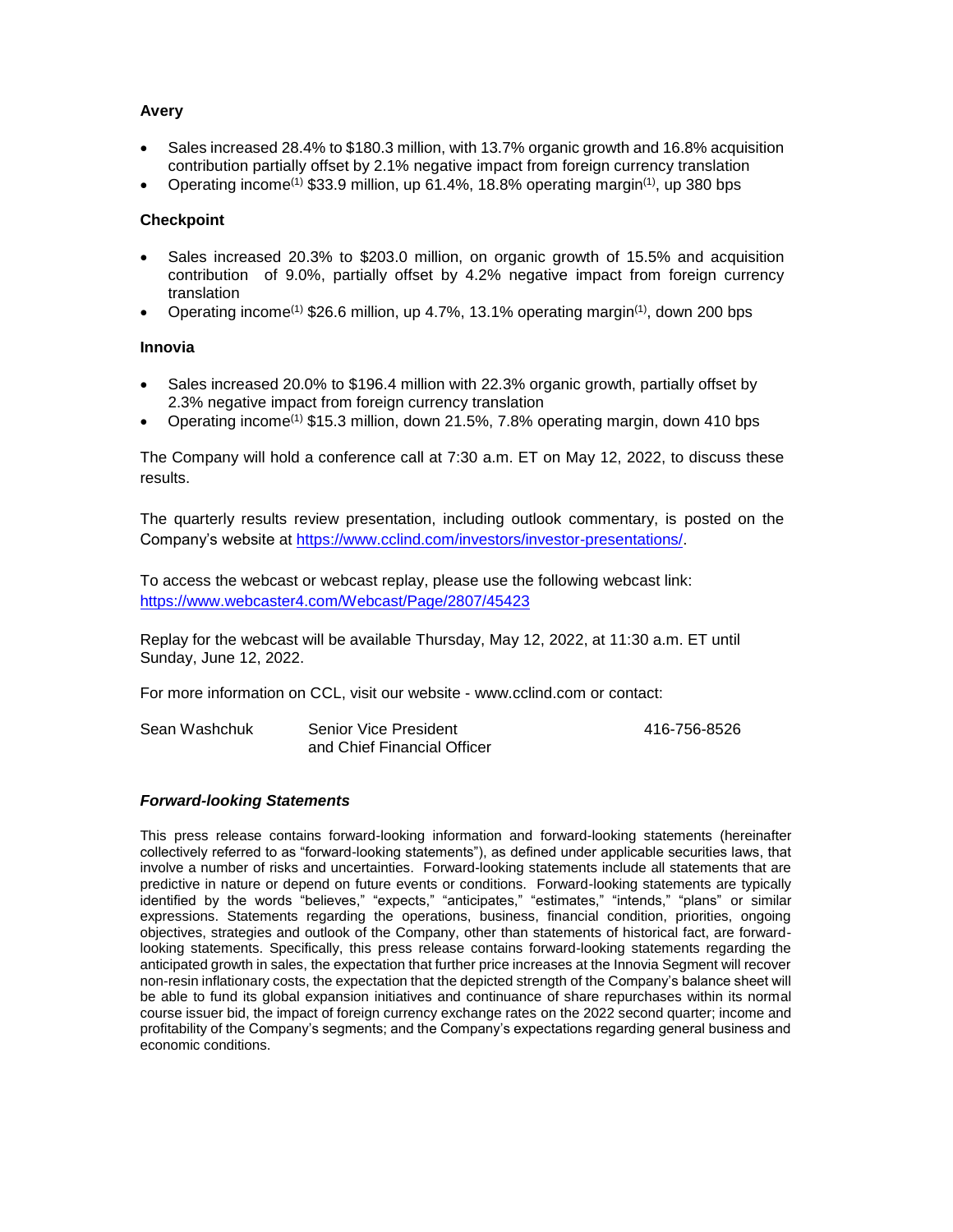Forward-looking statements are not guarantees of future performance. They involve known and unknown risks and uncertainties relating to future events and conditions including, but not limited to, the impact of competition; consumer confidence and spending preferences; general economic and geopolitical conditions; currency exchange rates; interest rates and credit availability; technological change; changes in government regulations; risks associated with operating and product hazards; and the Company's ability to attract and retain qualified employees. Do not unduly rely on forward-looking statements as the Company's actual results could differ materially from those anticipated in these forward-looking statements. Forward-looking statements are also based on a number of assumptions, which may prove to be incorrect, including, but not limited to, assumptions about the following: global economic environment and higher consumer spending; improved customer demand for the Company's products; continued historical growth trends, market growth in specific sectors and entering into new sectors; the Company's ability to provide a wide range of products to multinational customers on a global basis; the benefits of the Company's focused strategies and operational approach; the achievement of the Company's plans for improved efficiency and lower costs, including stable aluminum costs; the availability of cash and credit; fluctuations of currency exchange rates; fluctuations in resin prices; the Company's continued relations with its customers; and economic conditions. Should one or more risks materialize or should any assumptions prove incorrect, then actual results could vary materially from those expressed or implied in the forward-looking statements. Further details on key risks can be found in the 2021 Annual Report, Management's Discussion and Analysis, particularly under Section 4: "Risks and Uncertainties." CCL Industries Inc.'s annual and quarterly reports can be found online at [www.cclind.com](http://www.cclind.com/) an[d www.sedar.com](http://www.sedar.com/) or are available upon request.

Except as otherwise indicated, forward-looking statements do not take into account the effect that transactions or non-recurring or other special items announced or occurring after the statements are made may have on the Company's business. Such statements do not, unless otherwise specified by the Company, reflect the impact of dispositions, sales of assets, monetizations, mergers, acquisitions, other business combinations or transactions, asset write-downs or other charges announced or occurring after forward-looking statements are made. The financial impact of these transactions and non-recurring and other special items can be complex and depends on the facts particular to each of them and therefore cannot be described in a meaningful way in advance of knowing specific facts. The forward-looking statements are provided as of the date of this press release and the Company does not assume any obligation to update or revise the forward-looking statements to reflect new events or circumstances, except as required by law.

The financial information presented herein has been prepared on the basis of IFRS for financial statements and is expressed in Canadian dollars unless otherwise stated.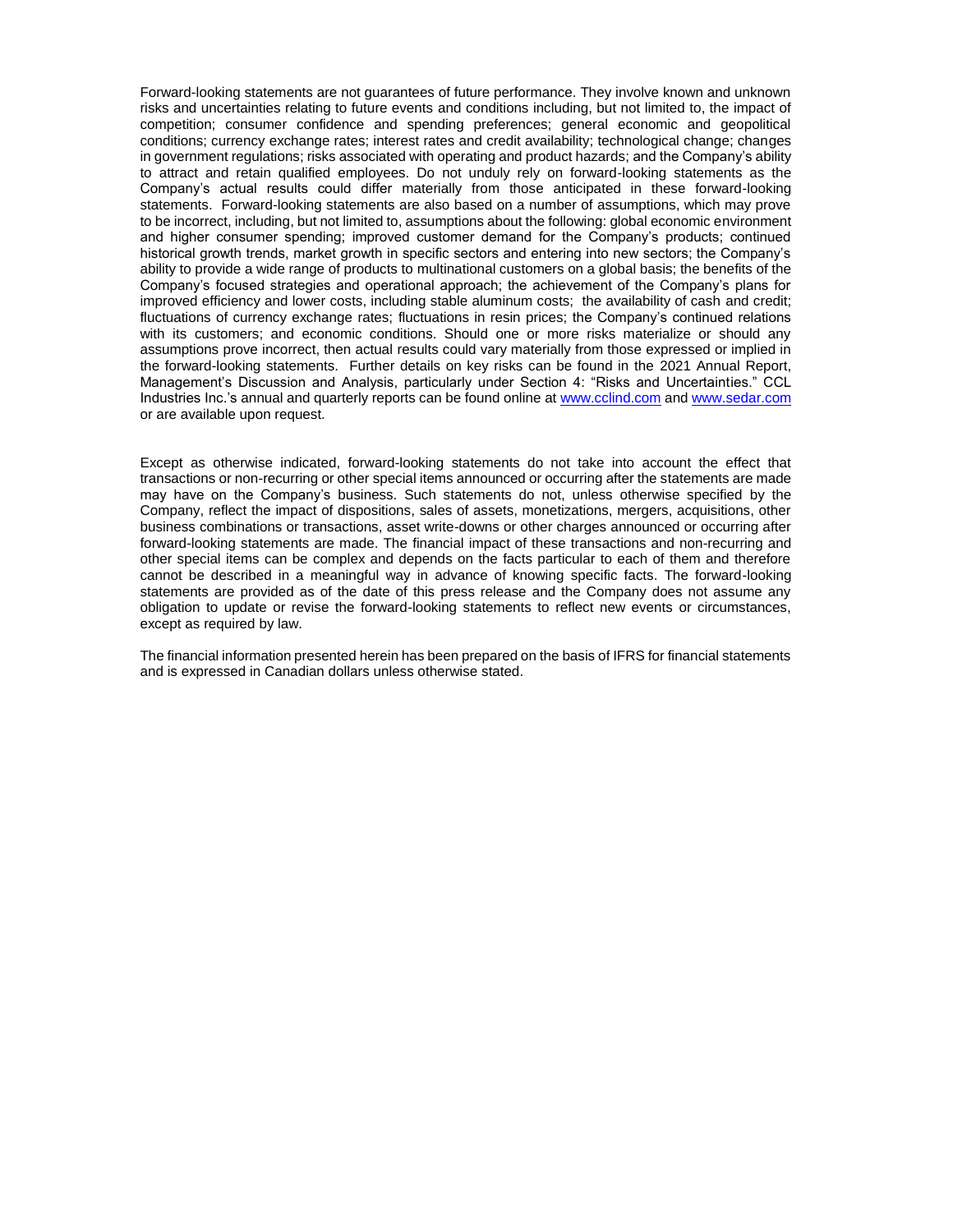## **CCL Industries Inc.**

## **Consolidated condensed interim statements of financial position Unaudited**

In millions of Canadian dollars

|                                                          | As at March 31, 2022 |         | As at December 31, 2021 |         |  |
|----------------------------------------------------------|----------------------|---------|-------------------------|---------|--|
| Assets                                                   |                      |         |                         |         |  |
| <b>Current assets</b>                                    |                      |         |                         |         |  |
| Cash and cash equivalents                                | \$                   | 616.9   | \$                      | 602.1   |  |
| Trade and other receivables                              |                      | 1,131.2 |                         | 1,083.8 |  |
| Inventories                                              |                      | 734.5   |                         | 677.3   |  |
| Prepaid expenses                                         |                      | 42.4    |                         | 46.5    |  |
| Income taxes recoverable                                 |                      | 18.8    |                         | 37.9    |  |
| Derivative instruments                                   |                      | 0.2     |                         |         |  |
| <b>Total current assets</b>                              |                      | 2,544.0 |                         | 2,447.6 |  |
| <b>Non-current assets</b>                                |                      |         |                         |         |  |
| Property, plant and equipment                            |                      | 1,941.1 |                         | 1,910.3 |  |
| Right-of-use assets                                      |                      | 152.8   |                         | 145.5   |  |
| Goodwill                                                 |                      | 2,014.0 |                         | 1,975.1 |  |
| Intangible assets                                        |                      | 971.6   |                         | 991.1   |  |
| Deferred tax assets                                      |                      | 49.7    |                         | 47.7    |  |
| Equity-accounted investments                             |                      | 65.7    |                         | 68.4    |  |
| Other assets                                             |                      | 25.0    |                         | 25.8    |  |
| Derivative instruments                                   |                      | 16.5    |                         | 16.3    |  |
| <b>Total non-current assets</b>                          |                      | 5,236.4 |                         | 5,180.2 |  |
| <b>Total assets</b>                                      | \$                   | 7,780.4 | \$                      | 7,627.8 |  |
| <b>Liabilities</b>                                       |                      |         |                         |         |  |
| <b>Current liabilities</b>                               |                      |         |                         |         |  |
| Trade and other payables                                 | \$                   | 1,290.4 | \$                      | 1,321.5 |  |
| Current portion of long-term debt                        |                      | 15.7    |                         | 15.3    |  |
| Lease liabilities                                        |                      | 33.2    |                         | 32.7    |  |
| Income taxes payable                                     |                      | 53.2    |                         | 48.5    |  |
| <b>Total current liabilities</b>                         |                      | 1,392.5 |                         | 1,418.0 |  |
| <b>Non-current liabilities</b>                           |                      |         |                         |         |  |
| Long-term debt                                           |                      | 1,914.4 |                         | 1,691.4 |  |
| Lease liabilities                                        |                      | 116.6   |                         | 111.9   |  |
| Deferred tax liabilities                                 |                      | 295.1   |                         | 286.6   |  |
| Employee benefits                                        |                      | 271.5   |                         | 315.5   |  |
| Provisions and other long-term liabilities               |                      | 14.1    |                         | 15.2    |  |
| Derivative instruments                                   |                      | 22.8    |                         | 42.2    |  |
| <b>Total non-current liabilities</b>                     |                      | 2,634.5 |                         | 2,462.8 |  |
| <b>Total liabilities</b>                                 |                      | 4,027.0 |                         | 3,880.8 |  |
| <b>Equity</b>                                            |                      |         |                         |         |  |
| Share capital                                            |                      | 466.2   |                         | 462.1   |  |
| Contributed surplus                                      |                      | 107.3   |                         | 103.6   |  |
| Retained earnings                                        |                      | 3,463.0 |                         | 3,422.7 |  |
| Accumulated other comprehensive loss                     |                      | (283.1) |                         | (241.4) |  |
| Total equity attributable to shareholders of the Company |                      | 3,753.4 |                         | 3,747.0 |  |
| <b>Total liabilities and equity</b>                      | \$                   | 7.780.4 | \$                      | 7,627.8 |  |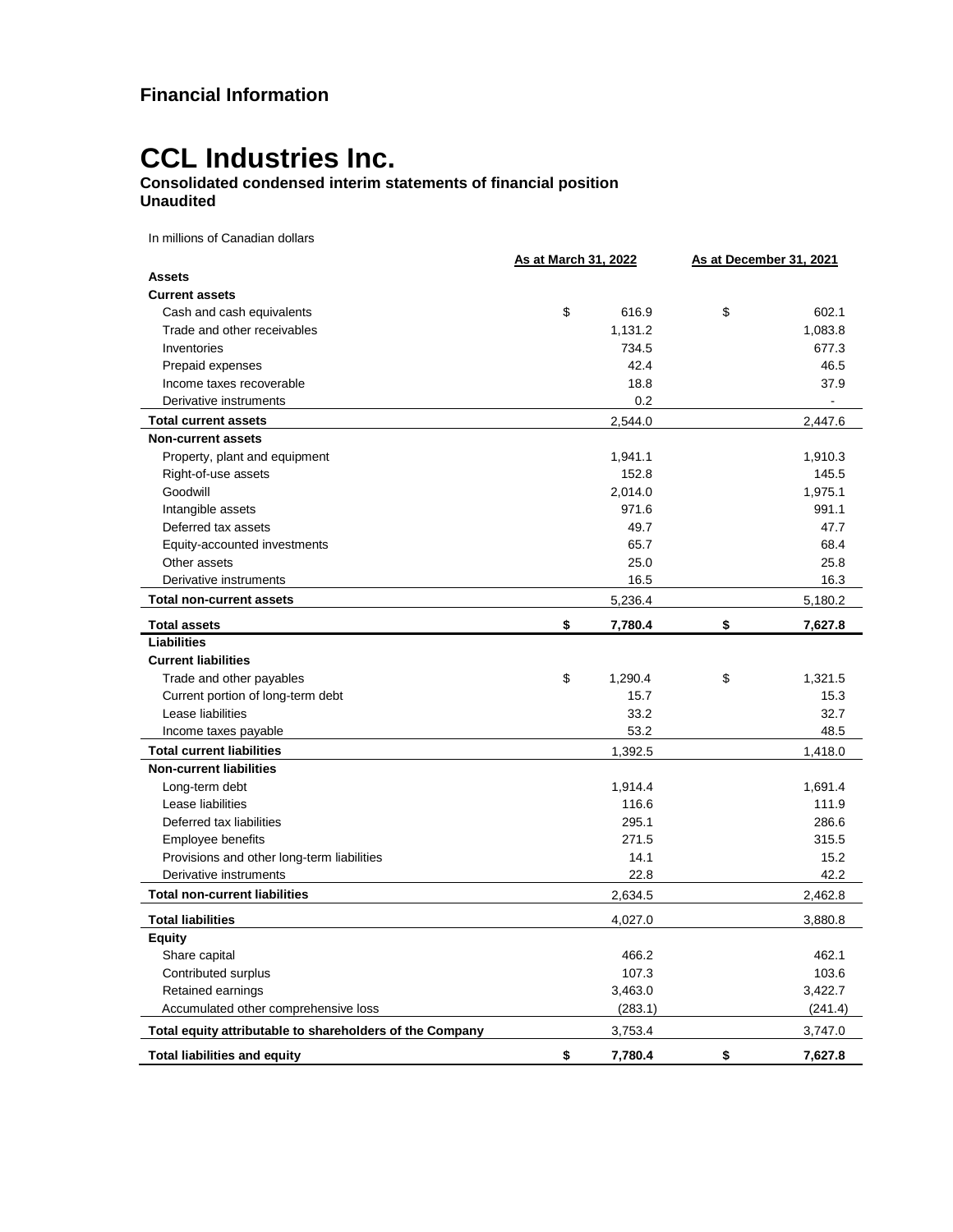## **CCL Industries Inc.**

**Consolidated condensed interim income statements Unaudited**

|                                              | <b>Three Months Ended March 31</b> |    |         |  |  |  |
|----------------------------------------------|------------------------------------|----|---------|--|--|--|
| In millions of Canadian dollars,             |                                    |    |         |  |  |  |
| except per share information                 | 2022                               |    | 2021    |  |  |  |
| Sales                                        | \$<br>1,521.7                      | \$ | 1,349.5 |  |  |  |
| Cost of sales                                | 1,108.8                            |    | 962.4   |  |  |  |
| Gross profit                                 | 412.9                              |    | 387.1   |  |  |  |
| Selling, general and administrative expenses | 201.9                              |    | 179.9   |  |  |  |
| Restructuring and other items                | 1.8                                |    | ٠       |  |  |  |
| Earnings in equity-accounted investments     | (3.2)                              |    | (1.9)   |  |  |  |
|                                              | 212.4                              |    | 209.1   |  |  |  |
| Finance cost                                 | 14.1                               |    | 14.0    |  |  |  |
| Finance income                               | (0.7)                              |    | (0.7)   |  |  |  |
| Interest on lease liabilities                | 1.3                                |    | 1.4     |  |  |  |
| Net finance cost                             | 14.7                               |    | 14.7    |  |  |  |
| Earnings before income tax                   | 197.7                              |    | 194.4   |  |  |  |
| Income tax expense                           | 47.5                               |    | 46.6    |  |  |  |
| Net earnings for the period                  | \$<br>150.2                        | \$ | 147.8   |  |  |  |
| <b>Earnings per share</b>                    |                                    |    |         |  |  |  |
| Basic earnings per Class B share             | \$<br>0.84                         | \$ | 0.82    |  |  |  |
| Diluted earnings per Class B share           | \$<br>0.83                         | \$ | 0.81    |  |  |  |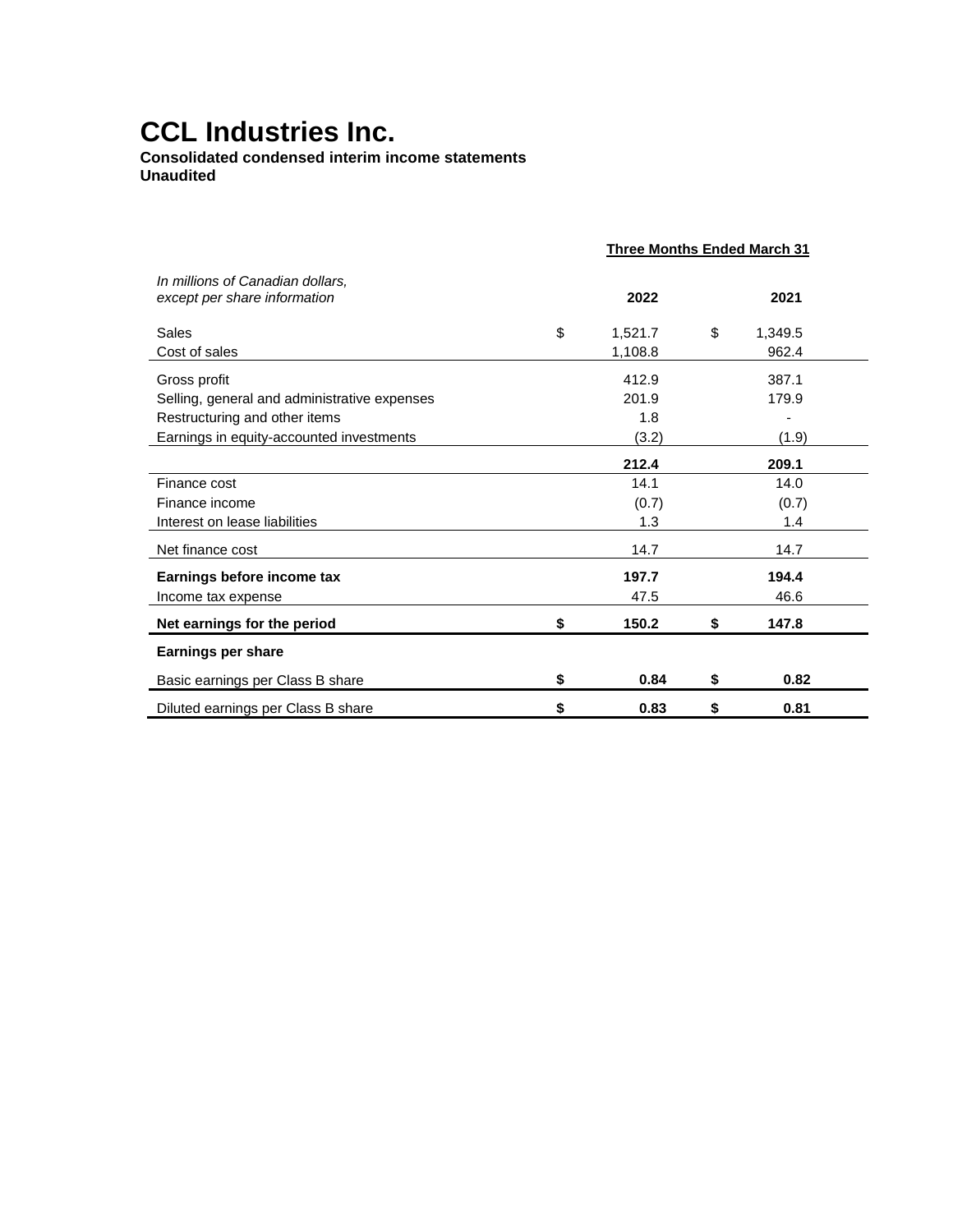## **CCL Industries Inc.**

## **Consolidated condensed interim statements of cash flows Unaudited**

|                                                                     | <b>Three Months Ended March 31</b> |             |
|---------------------------------------------------------------------|------------------------------------|-------------|
| In millions of Canadian dollars                                     | 2022                               | 2021        |
| Cash provided by (used for)                                         |                                    |             |
| <b>Operating activities</b>                                         |                                    |             |
| Net earnings                                                        | \$<br>150.2                        | \$<br>147.8 |
| Adjustments for:                                                    |                                    |             |
| Property, plant and equipment depreciation                          | 64.3                               | 62.2        |
| Right-of-use assets depreciation                                    | 9.9                                | 9.9         |
| Intangible amortization                                             | 16.3                               | 14.6        |
| Earnings in equity-accounted investments, net of dividends received | (3.2)                              | (1.9)       |
| Net finance costs                                                   | 14.7                               | 14.7        |
| Current income tax expense                                          | 51.0                               | 52.5        |
| Deferred income tax recovery                                        | (3.5)                              | (5.9)       |
| Equity-settled share-based payment transactions                     | 9.6                                | 6.9         |
| Gain on sale of property, plant and equipment                       | (0.5)                              | (1.7)       |
|                                                                     | 308.8                              | 299.1       |
| Change in inventories                                               | (50.2)                             | (17.3)      |
| Change in trade and other receivables                               | (32.7)                             | (52.5)      |
| Change in prepaid expenses                                          | 4.1                                | (2.0)       |
| Change in trade and other payables                                  | (58.1)                             | (36.2)      |
| Change in income taxes receivable and payable                       | 3.0                                | (1.7)       |
| Change in employee benefits                                         | (5.7)                              | (13.6)      |
| Change in other assets and liabilities                              | (5.3)                              | 1.5         |
|                                                                     | 163.9                              | 177.3       |
| Net interest paid                                                   | (2.3)                              | (2.1)       |
| Income taxes paid                                                   | (27.3)                             | (34.8)      |
| Cash provided by operating activities                               | 134.3                              | 140.4       |
| <b>Financing activities</b>                                         |                                    |             |
| Proceeds on issuance of long-term debt                              | 234.1                              | 1.4         |
| Repayment of long-term debt                                         | (4.3)                              | (74.1)      |
| Repayment of lease liabilities                                      | (9.7)                              | (9.0)       |
| Proceeds from issuance of shares                                    | 2.9                                | 12.8        |
| Repurchase of shares                                                | (100.0)                            |             |
| Dividends paid                                                      | (42.9)                             | (37.7)      |
| Cash provided by (used for) financing activities                    | 80.1                               | (106.6)     |
| <b>Investing activities</b>                                         |                                    |             |
| Additions to property, plant and equipment                          | (96.9)                             | (57.2)      |
| Proceeds on disposal of property, plant and equipment               | 0.7                                | 4.4         |
| <b>Business acquisitions</b>                                        | (94.3)                             |             |
| Cash used for investing activities                                  | (190.5)                            | (52.8)      |
| Net increase (decrease) in cash and cash equivalents                | 23.9                               | (19.0)      |
| Cash and cash equivalents at beginning of the period                | 602.1                              | 703.7       |
| Translation adjustments on cash and cash equivalents                | (9.1)                              | (22.0)      |
|                                                                     |                                    |             |
| Cash and cash equivalents at end of the period                      | \$<br>616.9                        | \$<br>662.7 |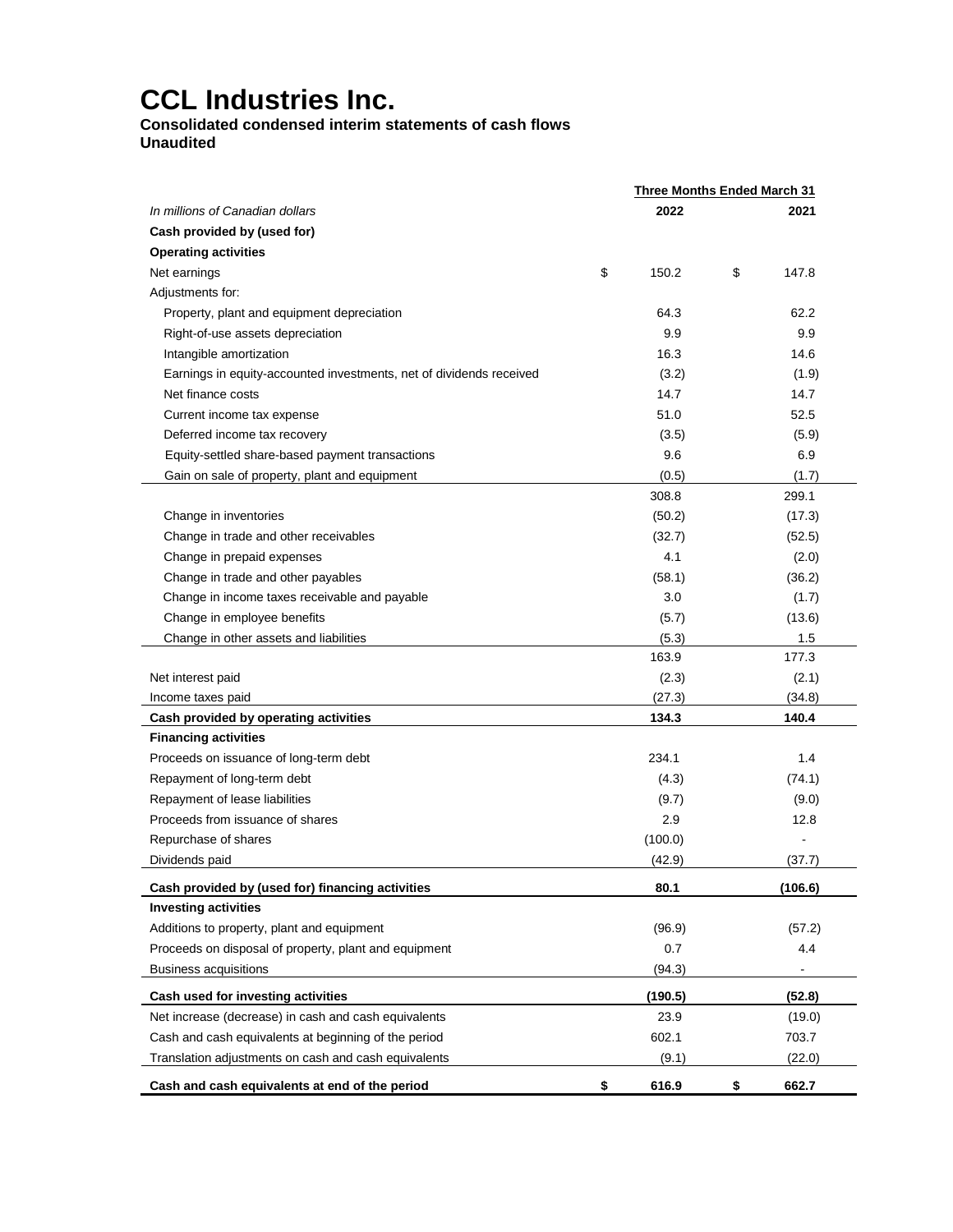## **CCL Industries Inc. Segment Information Unaudited**

*In millions of Canadian dollars* 

|                                          | Three Months Ended March 31 |         |    |             |    |                         |    |                          |
|------------------------------------------|-----------------------------|---------|----|-------------|----|-------------------------|----|--------------------------|
|                                          | <b>Sales</b>                |         |    |             |    | <b>Operating income</b> |    |                          |
|                                          |                             | 2022    |    | <u>2021</u> |    | 2022                    |    | 2021                     |
| <b>CCL</b>                               | \$                          | 942.0   | \$ | 876.7       | \$ | 152.8                   | \$ | 157.2                    |
| Avery                                    |                             | 180.3   |    | 140.4       |    | 33.9                    |    | 21.0                     |
| Checkpoint                               |                             | 203.0   |    | 168.7       |    | 26.6                    |    | 25.4                     |
| Innovia                                  |                             | 196.4   |    | 163.7       |    | 15.3                    |    | 19.5                     |
| Total operations                         | \$                          | 1,521.7 | \$ | 1,349.5     | \$ | 228.6                   | \$ | 223.1                    |
| Corporate expense                        |                             |         |    |             |    | (17.6)                  |    | (15.9)                   |
| Restructuring and other items            |                             |         |    |             |    | (1.8)                   |    | $\overline{\phantom{a}}$ |
| Earnings in equity-accounted investments |                             |         |    |             |    | 3.2                     |    | 1.9                      |
| Finance cost                             |                             |         |    |             |    | (14.1)                  |    | (14.0)                   |
| Finance income                           |                             |         |    |             |    | 0.7                     |    | 0.7                      |
| Interest on lease liabilities            |                             |         |    |             |    | (1.3)                   |    | (1.4)                    |
| Income tax expense                       |                             |         |    |             |    | (47.5)                  |    | (46.6)                   |
| Net earnings                             |                             |         |    |             | \$ | 150.2                   | \$ | 147.8                    |

|                                     |               | <b>Total Assets</b> |             | Depreciation and<br><b>Total Liabilities</b><br>Amortization |          |    |             | <b>Capital Expenditures</b>           |      |    |                                       |    |                |    |      |
|-------------------------------------|---------------|---------------------|-------------|--------------------------------------------------------------|----------|----|-------------|---------------------------------------|------|----|---------------------------------------|----|----------------|----|------|
|                                     | March 31      |                     | December 31 |                                                              | March 31 |    | December 31 | <b>Three Months Ended</b><br>March 31 |      |    | <b>Three Months Ended</b><br>March 31 |    |                |    |      |
|                                     | 2022          |                     | 2021        |                                                              | 2022     |    | 2021        |                                       | 2022 |    | 2021                                  |    | 2022           |    | 2021 |
| CCL                                 | \$<br>4,070.4 | \$                  | 3,919.6     | \$                                                           | 1,069.2  | \$ | 1,088.9     | \$                                    | 59.4 | \$ | 58.1                                  | \$ | 69.6           | \$ | 43.5 |
| Avery                               | 834.8         |                     | 827.1       |                                                              | 270.7    |    | 266.7       |                                       | 8.2  |    | 6.6                                   |    | 3.7            |    | 1.6  |
| Checkpoint                          | 1,085.4       |                     | 1,101.8     |                                                              | 498.7    |    | 538.4       |                                       | 10.4 |    | 9.4                                   |    | 8.0            |    | 5.1  |
| Innovia                             | 1,156.5       |                     | 1,167.0     |                                                              | 312.6    |    | 300.7       |                                       | 12.1 |    | 12.2                                  |    | 15.6           |    | 7.0  |
| Equity-<br>accounted<br>investments | 65.7          |                     | 68.4        |                                                              |          |    |             |                                       |      |    |                                       |    |                |    | ٠    |
| Corporate                           | 567.6         |                     | 543.9       |                                                              | 1,875.8  |    | 1,686.1     |                                       | 0.4  |    | 0.4                                   |    | $\blacksquare$ |    | ٠    |
| Total                               | \$<br>7.780.4 | \$                  | 7,627.8     | \$                                                           | 4,027.0  | S  | 3,880.8     | \$                                    | 90.5 | \$ | 86.7                                  | S  | 96.9           | \$ | 57.2 |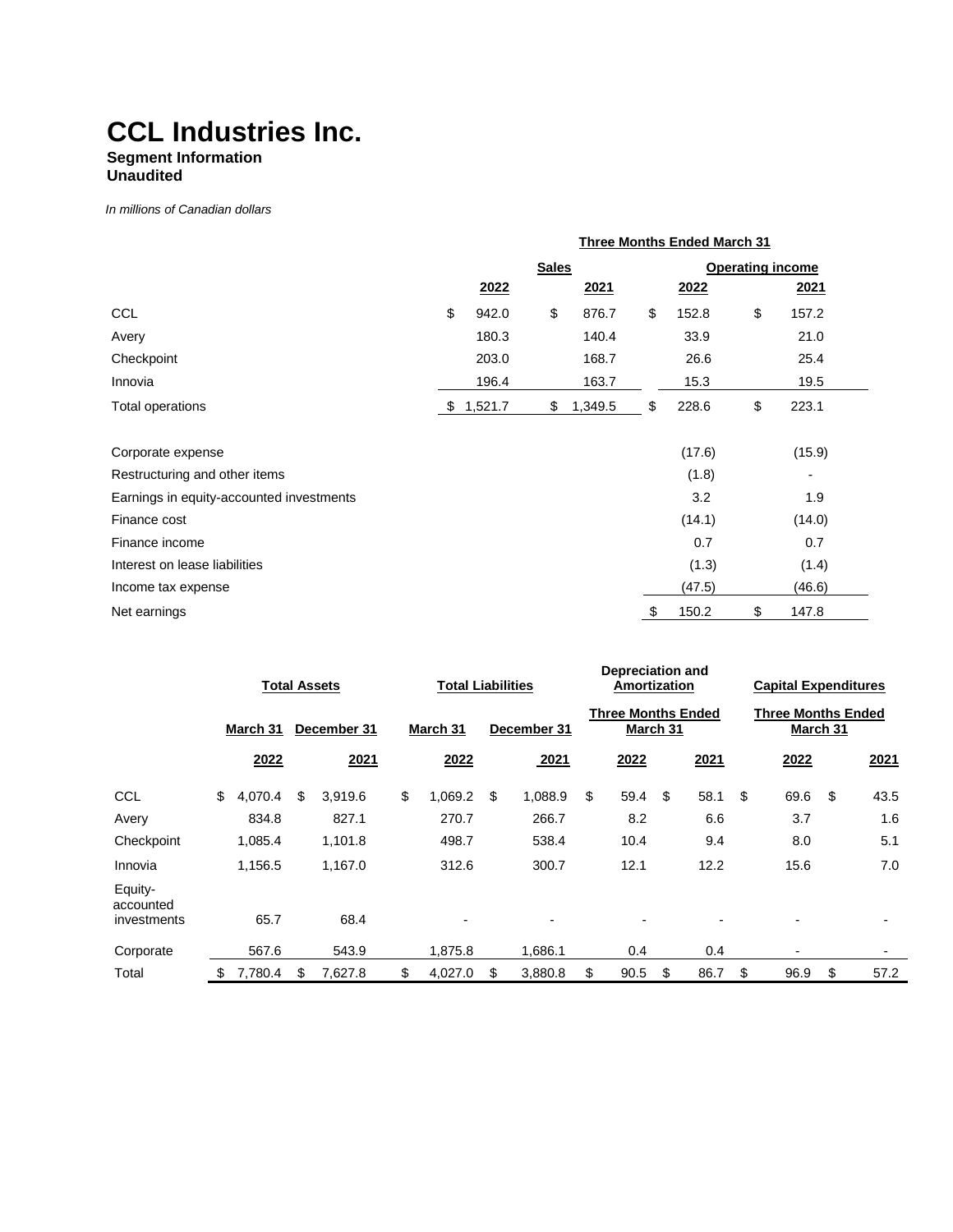#### **Non-IFRS Measures**

Unaudited

(1) Operating income and operating income margin are key non-IFRS financial measures used to assist in understanding the profitability of the Company's business units. Operating income is defined as earnings before corporate expenses, net finance cost, goodwill impairment loss, earnings in equity accounted investments, restructuring and other items, and taxes. Operating income margin, also known as return on sales, is defined as operating income over sales.

 $<sup>(2)</sup>$  Adjusted EBITDA is a critical non-IFRS financial measure used extensively in the packaging</sup> industry and other industries to assist in understanding and measuring operating results. Adjusted EBITDA is also considered as a proxy for cash flow and a facilitator for business valuations. This non-IFRS financial measure is defined as earnings before net finance cost, taxes, depreciation and amortization, goodwill impairment loss, non-cash acquisition accounting adjustments to inventory, earnings in equity accounted investments and restructuring and other items. Calculations are provided below to reconcile operating income to Adjusted EBITDA. The Company believes that this is an important measure as it allows management to assess the ongoing business without the impact of net finance cost, depreciation and amortization and income tax expenses, as well as nonoperating factors and one-time items. As a proxy for cash flow, it is intended to indicate the Company's ability to incur or service debt and to invest in property, plant and equipment, and it allows management to compare the business to those of the Company's peers and competitors who may have different capital or organizational structures. Adjusted EBITDA is tracked by financial analysts and investors to evaluate financial performance and is a key metric in business valuations. It is considered an important measure by lenders to the Company and is included in the financial covenants included in the senior notes and bank lines of credit.

| vulauultu<br>(In millions of Canadian dollars) |                             |               |  |
|------------------------------------------------|-----------------------------|---------------|--|
|                                                | Three months ended March 31 |               |  |
| <b>Sales</b>                                   | 2022                        | <u> 2021 </u> |  |
| CCL                                            | \$<br>942.0                 | \$<br>876.7   |  |
| Avery                                          | 180.3                       | 140.4         |  |
| Checkpoint                                     | 203.0                       | 168.7         |  |
| Innovia                                        | 196.4                       | 163.7         |  |
| Total sales                                    | \$<br>1,521.7               | \$<br>1,349.5 |  |
| Operating income                               |                             |               |  |
| <b>CCL</b>                                     | \$<br>152.8                 | \$<br>157.2   |  |
| Avery                                          | 33.9                        | 21.0          |  |
| Checkpoint                                     | 26.6                        | 25.4          |  |
| Innovia                                        | 15.3                        | 19.5          |  |
| Total operating income (non-IFRS measure)      | 228.6                       | 223.1         |  |
| Less: Corporate expenses                       | (17.6)                      | (15.9)        |  |
| Add: Depreciation & amortization               | 90.5                        | 86.7          |  |
| <b>Adjusted EBITDA (non-IFRS measure)</b>      | \$<br>301.5                 | \$<br>293.9   |  |

Reconciliation of operating income to Adjusted EBITDA

 $<sup>(3)</sup>$  Adjusted basic earnings per Class B share is an important non-IFRS measure to assist in</sup> understanding the ongoing earnings performance of the Company excluding items of a one-time or non-recurring nature. It is not considered a substitute for basic net earnings per Class B share but it does provide additional insight into the ongoing financial results of the Company. This non-IFRS financial measure is defined as basic net earnings per Class B share excluding gains on business dispositions, goodwill impairment loss, non-cash acquisition accounting adjustments to inventory, restructuring and other items, and tax adjustments.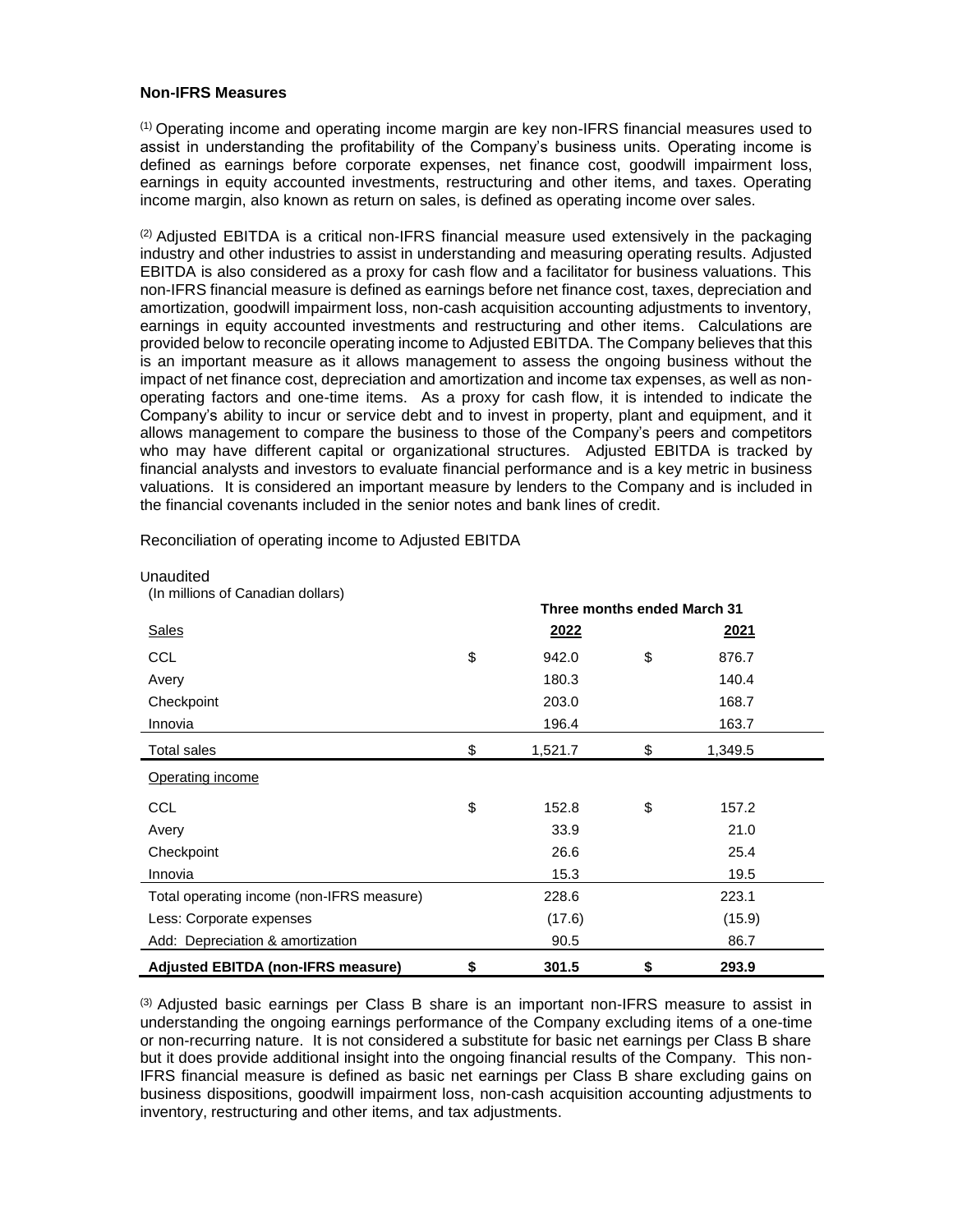Reconciliation of Basic Earnings per Class B Share to Adjusted Basic Earnings per Class B Share

#### **Unaudited**

|                                                  | Three months ended March 31 |    |      |  |  |
|--------------------------------------------------|-----------------------------|----|------|--|--|
|                                                  | 2022                        |    | 2021 |  |  |
| Basic earnings per Class B Share                 | \$<br>0.84                  | \$ | 0.82 |  |  |
| Net loss from restructuring and other items      | 0.01                        |    | -    |  |  |
| <b>Adjusted Basic Earnings per Class B Share</b> | \$<br>0.85                  | S  | 0.82 |  |  |

 $(4)$  Free Cash Flow from Operations - A measure indicating the relative amount of cash generated by the Company during the year and available to fund dividends, debt repayments and acquisitions. It is calculated as cash flow from operations less capital expenditures, net of proceeds from the sale of property, plant and equipment.

The following table reconciles the measure of free cash flow from operations to IFRS measures reported in the consolidated statements of cash flows for the periods ended as indicated.

| <b>Free Cash Flow from Operations</b><br>(In millions of Canadian dollars) |    | March 31, 2022 |
|----------------------------------------------------------------------------|----|----------------|
| Cash provided by operating activities                                      | \$ | 134.3          |
| Less: Additions to property, plant and equipment                           |    | (96.9)         |
| Add: Proceeds on disposal of property, plant and equipment                 |    | 0.7            |
| Free cash flow from operations                                             | S  | 38.1           |

(5) Leverage ratio is a measure that indicates the Company's ability to service its existing debt. Leverage ratio is calculated as net debt divided by Adjusted EBITDA.

|                                                                 | <b>March 31, 2022</b> |
|-----------------------------------------------------------------|-----------------------|
| Unaudited<br>(In millions of Canadian dollars)                  |                       |
|                                                                 |                       |
| Current portion of long-term debt                               | \$<br>15.7            |
| Current lease liabilities                                       | 33.2                  |
| Long-term debt                                                  | 1.914.4               |
| Long-term lease liabilities                                     | 116.6                 |
| Total debt                                                      | 2,079.9               |
| Cash and cash equivalents                                       | (616.9)               |
| Net debt                                                        | \$<br>1,463.0         |
| Adjusted EBITDA for 12 months ending March 31, 2022 (see below) | \$<br>1,180.7         |
| <b>Leverage Ratio</b>                                           | 1.24                  |
|                                                                 |                       |
| Adjusted EBITDA for 12 months ended December 31, 2021           | \$<br>1,173.1         |
| less: Adjusted EBITDA for three months ended March 31, 2021     | (293.9)               |
| add: Adjusted EBITDA for three months ended March 31, 2022      | 301.5                 |
| Adjusted EBITDA for 12 months ended March 31, 2022              | \$<br>1,180.7         |